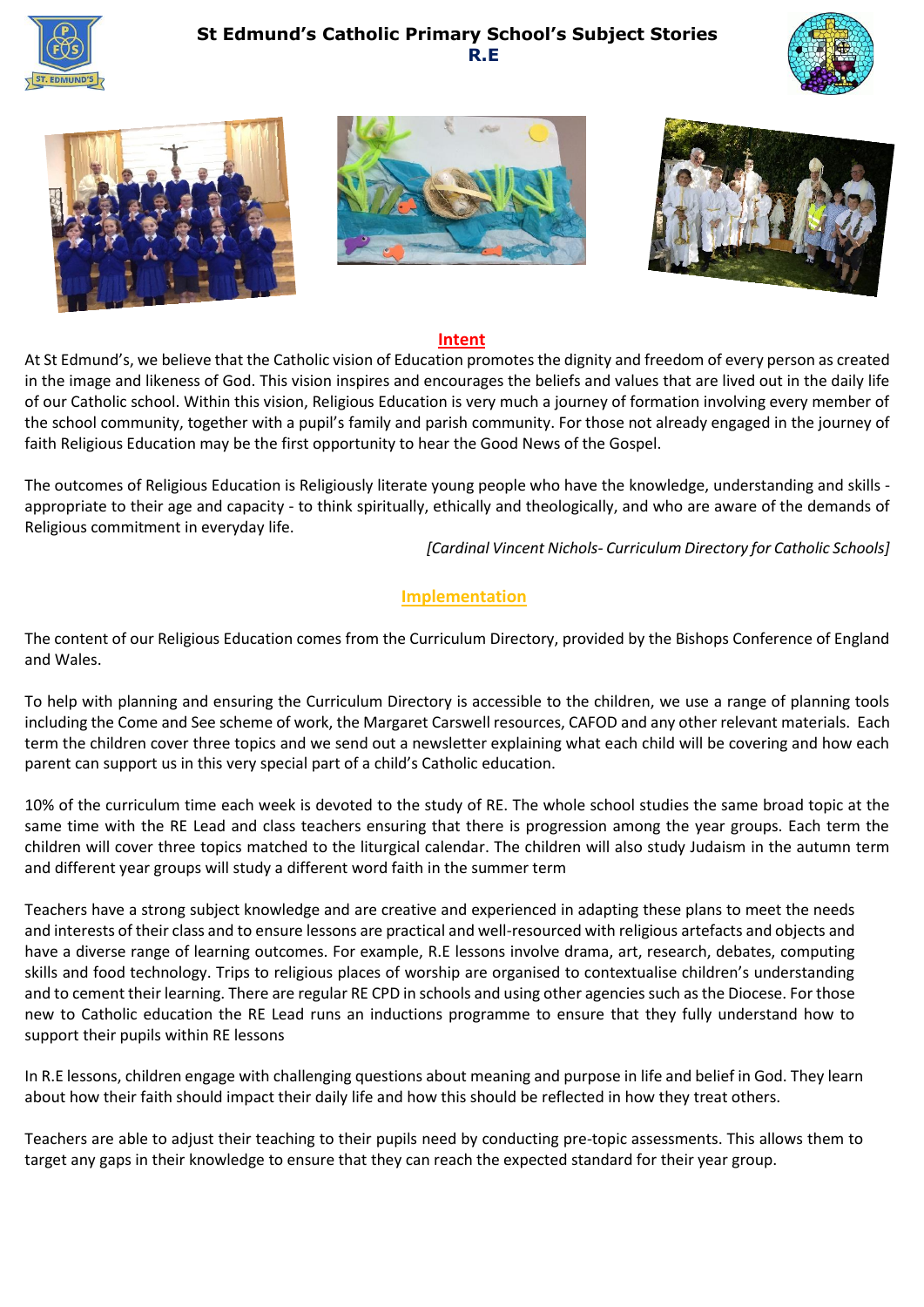



### **Evidence**

- *The content of the religious education curriculum fully meets the requirements of the Religious Education Curriculum Directory. (Section 48 Inspection 2018)*
- *The learning environment across the school underpins and enhances pupils learning experience. (Section 48 Inspection 2018)*
- *Teachers have good subject knowledge and are wholly committed to religious education. (Section 48 Inspection 2018)*
- *Staff are extremely well supported to further enhance their knowledge and expertise in religious education. (Section 48 Inspection 2018)*
- *Religious education has a high profile. Pupils explain very clearly the importance of faith. They know much about Christianity (OFSTED 2017)*

### **Impact**

In the most recent Section 48 inspection (January 2018) the school received a grade of good for the Classroom Religious Education and outstanding for Catholic Life.

RE is a core subject at St Edmund's and the resources and time allocated to it reflect this. This dedication to RE ensures that the outcomes for the children are in line with the other core subjects.

#### **KS1 Data**

| Year | No. in | <b>WTS</b> |     | <b>EXS</b> |     | <b>GDS</b> |     |
|------|--------|------------|-----|------------|-----|------------|-----|
|      | cohort | No.        | ℅   | No.        | ℅   | No.        | %   |
| 2019 | 59     |            | 17% | 41         | 69% |            | 12% |
| 2020 | 60     | 6          | 10% | 48         | 80% | 6          | 10% |
| 2021 | 60     | 6          | 10% | 54         | 90% | 0          | 0%  |



### **KS2 Data**

| Year | No. in | <b>WTS</b> |     | <b>EXS</b> |     | <b>GDS</b> |     |
|------|--------|------------|-----|------------|-----|------------|-----|
|      | cohort | No.        | ℅   | No.        | ℅   | No.        | ℅   |
| 2019 | 60     | 2          | 3%  | 43         | 72% |            | 25% |
| 2020 | 60     | 10         | 17% | 44         | 73% | 6          | 10% |
| 2021 | 59     | 8          | 14% | -51        | 86% | 0          | 0%  |

Due to lockdown disruption, the curriculum was not able to be taught in its entirety.

The Upper Thames Deanery decided to not award any GDS as a result of this.



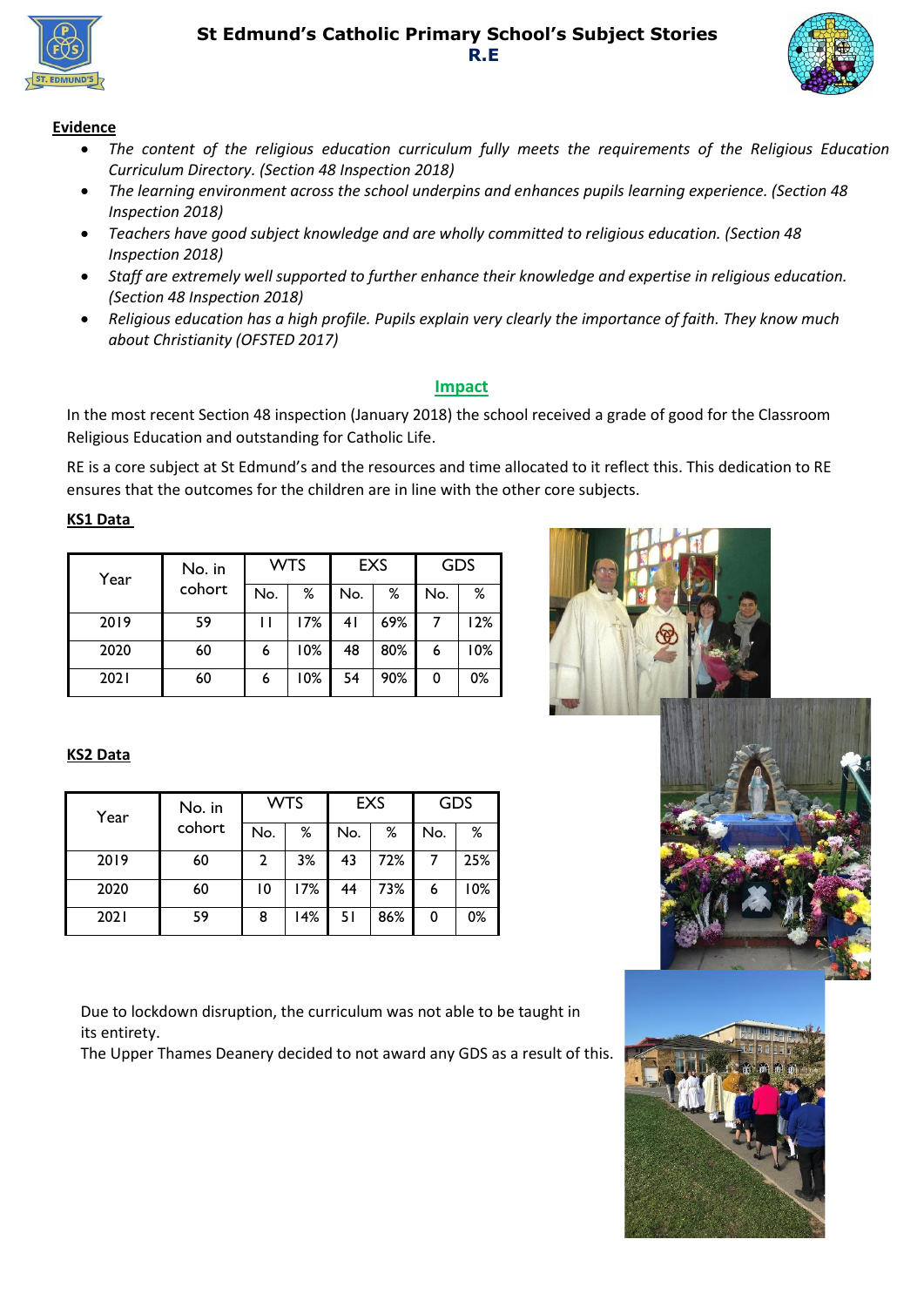



This dedication to RE lesson enables our children becoming religiously literate and enables them to have the tools to explore their own personal relationship with God. Time is given is lessons for the children to explore their own spiritual development throughout the different topics.

### **If you were to walk into R.E lessons at St Edmund's, you would see:**

- Children participating in meaningful discussion and debate about challenging questions in a safe and secure environment that respects and values all beliefs and viewpoints
- Children learning and expressing themselves through drama, conversation, art or writing
- Religion coming to life for children through images, resources, artefacts or food tasting.
- Children putting their religious learning into real life contexts
- Teachers with confident subject knowledge helping children to overcome misconceptions
- Both teacher and children having time to spiritually reflect on the their new learning
- A relevant display displaying key words and vocabulary to support the children through the current RE topic
- Scripture and church tradition being used to explain our Christianity has developed

#### **Evidence**

- *Outcomes for pupils are broadly in line with other core subjects (Section 48 Inspection 2018)*
- *The school fully meets the 10% of curriculum time as required by the Bishops' Conference of England and Wales. (Section 48 Inspection 2018)*
- *Pupils get a good start to their learning in Early Years. The environment is stimulating and provides a rich resource for learning. (Section 48 Inspection 2018)*
- *Pupils are interested and enjoy their learning in religious education and are happy to talk about their faith. (Section 48 Inspection 2018)*

|                                                          |                                                  | 3-5                                                                                                                                                                                                                                                                                                                                                                                                                                                                                                                                                                                                                                                                                                                                                                                                                                                                                                                                                                                                                                                                                                                                                                                                                                                                                                                                                                                                                                                                                                                                                                                                                     |
|----------------------------------------------------------|--------------------------------------------------|-------------------------------------------------------------------------------------------------------------------------------------------------------------------------------------------------------------------------------------------------------------------------------------------------------------------------------------------------------------------------------------------------------------------------------------------------------------------------------------------------------------------------------------------------------------------------------------------------------------------------------------------------------------------------------------------------------------------------------------------------------------------------------------------------------------------------------------------------------------------------------------------------------------------------------------------------------------------------------------------------------------------------------------------------------------------------------------------------------------------------------------------------------------------------------------------------------------------------------------------------------------------------------------------------------------------------------------------------------------------------------------------------------------------------------------------------------------------------------------------------------------------------------------------------------------------------------------------------------------------------|
| <b>Knowledge and Understanding</b><br>('learning about') | <b>Developing</b><br>Knowledge and Understanding | ٠<br>Listen to and talk about religious stories and respond to what they hear with relevant comments.<br>Sing songs; make music and dance to express religious stories.<br>٠<br>Use a variety of materials, tools and techniques, experimenting with colour, design, texture, form and function to express religious stories.<br>٠<br>Represent their own ideas, thoughts and feelings about religious stories through design and technology, art, music, dance and role play.<br>٠<br>Develop their own narratives and explanations of religious stories by connecting ideas or events to the scripture source used.<br>Read and understand simple sentences from scripture or from their own religious stories<br>٠<br>Share religious stories they have heard and read with others.<br>Write simple sentences about religious stories using phrases or words which can be read by themselves and others.<br>٠<br>Listen, talk about and role play similarities and differences between themselves and others, and among families, church communities and church traditions.<br>٠<br>Listen, talk about and role play similarities and differences in relation to places they have read or heard about family, church communities and scripture stories.<br>Listen, talk about and role play how people behave in the local, national and universal church community.<br>٠<br>Listen and talk about key figures in the history of the People of God.<br>Listen and talk about religious signs and symbols used in worship, including the celebration of the Sacraments. Use religious signs and symbols in role play. |
|                                                          | Making Links and Connections                     |                                                                                                                                                                                                                                                                                                                                                                                                                                                                                                                                                                                                                                                                                                                                                                                                                                                                                                                                                                                                                                                                                                                                                                                                                                                                                                                                                                                                                                                                                                                                                                                                                         |
|                                                          | <b>Historical Development</b>                    |                                                                                                                                                                                                                                                                                                                                                                                                                                                                                                                                                                                                                                                                                                                                                                                                                                                                                                                                                                                                                                                                                                                                                                                                                                                                                                                                                                                                                                                                                                                                                                                                                         |
|                                                          | Specialist Vocabulary                            | Decode key religious words appropriate to their age and stage of development.<br>٠<br>Use key religious words appropriate to their age and stage of development.<br>٠                                                                                                                                                                                                                                                                                                                                                                                                                                                                                                                                                                                                                                                                                                                                                                                                                                                                                                                                                                                                                                                                                                                                                                                                                                                                                                                                                                                                                                                   |
|                                                          | Meaning and Purpose                              | Answer 'how' and 'why' questions about their experiences and in response to religious stories or events.<br>٠                                                                                                                                                                                                                                                                                                                                                                                                                                                                                                                                                                                                                                                                                                                                                                                                                                                                                                                                                                                                                                                                                                                                                                                                                                                                                                                                                                                                                                                                                                           |
| Engagement and Response<br>("learning from")             | Beliefs and Values                               | Show sensitivity to others' needs and feelings.<br>Talk about how they and others show feelings.<br>Confidently speak in a familiar group and talk about their ideas.<br>٠<br>Express themselves effectively, showing awareness of listeners' needs.<br>٠<br>Give their attention to what others say and respond appropriately.<br>٠<br>Talk about their own and others' behaviour and its consequences.<br>Talk about past and present events in their own lives and in the lives of family members.<br>٠<br>Know that other children don't always enjoy and share the same feelings and are sensitive to this.<br>$\bullet$                                                                                                                                                                                                                                                                                                                                                                                                                                                                                                                                                                                                                                                                                                                                                                                                                                                                                                                                                                                           |
|                                                          | Use of Sources as Evidence                       | $\bullet$                                                                                                                                                                                                                                                                                                                                                                                                                                                                                                                                                                                                                                                                                                                                                                                                                                                                                                                                                                                                                                                                                                                                                                                                                                                                                                                                                                                                                                                                                                                                                                                                               |
|                                                          | <b>Construct Arguments</b>                       | ٠                                                                                                                                                                                                                                                                                                                                                                                                                                                                                                                                                                                                                                                                                                                                                                                                                                                                                                                                                                                                                                                                                                                                                                                                                                                                                                                                                                                                                                                                                                                                                                                                                       |
|                                                          | <b>Make Judgements</b>                           | ٠                                                                                                                                                                                                                                                                                                                                                                                                                                                                                                                                                                                                                                                                                                                                                                                                                                                                                                                                                                                                                                                                                                                                                                                                                                                                                                                                                                                                                                                                                                                                                                                                                       |
| <b>Analysis and Evaluation</b>                           | <b>Recognise Diversity</b>                       | $\bullet$                                                                                                                                                                                                                                                                                                                                                                                                                                                                                                                                                                                                                                                                                                                                                                                                                                                                                                                                                                                                                                                                                                                                                                                                                                                                                                                                                                                                                                                                                                                                                                                                               |
|                                                          | Analyse and Deconstruct                          | ٠                                                                                                                                                                                                                                                                                                                                                                                                                                                                                                                                                                                                                                                                                                                                                                                                                                                                                                                                                                                                                                                                                                                                                                                                                                                                                                                                                                                                                                                                                                                                                                                                                       |
|                                                          | Stretch and Challenge                            | Children should be given the opportunity to fully explore the answer to the questions that arise from discussions even if they do not relate to current topic. Children can have the opportunity<br>the sources of our faith e.g. what Bible stories are the basis of the belief that we care studying.                                                                                                                                                                                                                                                                                                                                                                                                                                                                                                                                                                                                                                                                                                                                                                                                                                                                                                                                                                                                                                                                                                                                                                                                                                                                                                                 |

#### **Expectations by the end of EYFS**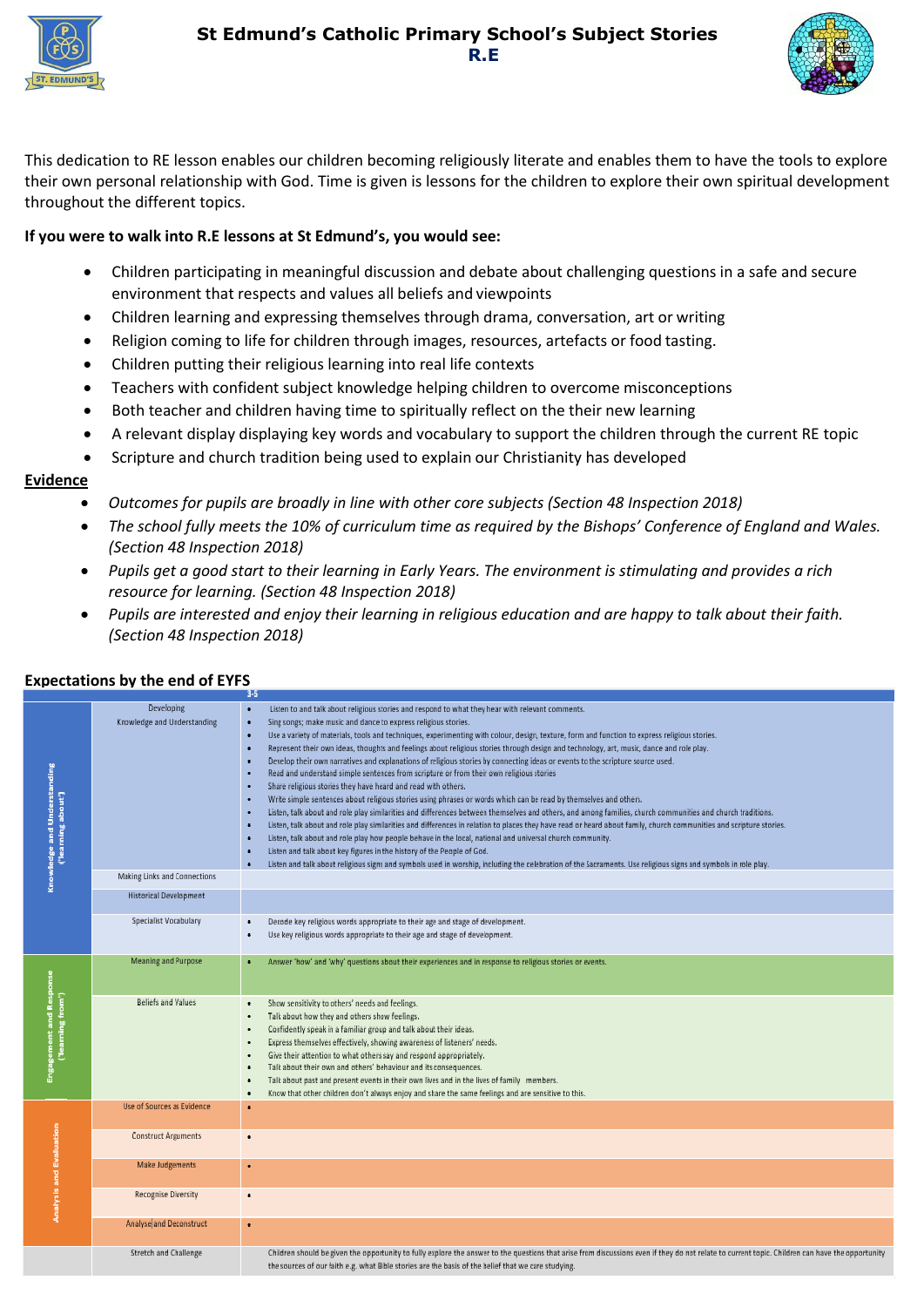



## **Expectations by the end of KS1, LKS2 UKS2**

| Knowledge and Understanding<br>ning about<br>est. | Developing<br>Knowledge<br>and<br>Understanding | Recognise religious stories<br>٠<br>Retell, in any form, a narrative that corresponds to the scripture<br>source used<br>Recognise religious beliefs<br>٠<br>Recognise that people act in a particular way because of their beliefs<br>٠<br>Describe some of the actions and choices of believers that arise<br>٠<br>because of their belief<br>Recognise key figures in the history of the People of God<br>٠<br>Describe the life and work of some key figures in the history of the<br>٠<br>People of God<br>Recognise key people in the local, national and universal Church<br>٠<br>Describe different roles of some people in the local, national and<br>universal Church<br>Recognise religious signs and symbols used in worship, including the<br>٠<br>celebration of the Sacraments.<br>Describe some religious symbols and the steps involved in religious<br>٠<br>actions and worship, including the celebration of the Sacraments. | Retell a narrative that is accurate in its sequence and details and that<br>٠<br>corresponds to the scripture source used.<br>Describe, with increasing detail and accuracy:<br>٠<br>a range of religious beliefs<br>the life and work of key figures in the history of the People<br>af God<br>different roles of people in the local, national and universal<br>Church<br>religious symbols and the steps involved in religious actions<br>and worship, including the celebration of the Sacraments<br>those actions of believers which arise as a consequence of<br>their beliefs. | Show knowledge and understanding of a range of scripture passages<br>that corresponds to the scripture source used.<br>Show knowledge and understanding of:<br>٠<br>a range of religious beliefs<br>the life and work of key figures in the history of the People<br>af God<br>what it means to belong to a church community<br>religious symbols and the steps involved in religious actions<br>and worship, including the celebration of the Sacraments<br>those actions of believers which arise as a consequence of<br>$\mathbf{r}$<br>their beliefs |
|---------------------------------------------------|-------------------------------------------------|-------------------------------------------------------------------------------------------------------------------------------------------------------------------------------------------------------------------------------------------------------------------------------------------------------------------------------------------------------------------------------------------------------------------------------------------------------------------------------------------------------------------------------------------------------------------------------------------------------------------------------------------------------------------------------------------------------------------------------------------------------------------------------------------------------------------------------------------------------------------------------------------------------------------------------------------------|---------------------------------------------------------------------------------------------------------------------------------------------------------------------------------------------------------------------------------------------------------------------------------------------------------------------------------------------------------------------------------------------------------------------------------------------------------------------------------------------------------------------------------------------------------------------------------------|----------------------------------------------------------------------------------------------------------------------------------------------------------------------------------------------------------------------------------------------------------------------------------------------------------------------------------------------------------------------------------------------------------------------------------------------------------------------------------------------------------------------------------------------------------|
|                                                   | Making Links<br>and<br>Connections              |                                                                                                                                                                                                                                                                                                                                                                                                                                                                                                                                                                                                                                                                                                                                                                                                                                                                                                                                                 | Make links between:<br>٠<br>beliefs and sources, giving reasons for beliefs<br>beliefs and worship, giving reasons for actions and symbols<br>beliefs and life, giving reasons for actions and choices                                                                                                                                                                                                                                                                                                                                                                                | Show understanding of, by making links between:<br>$\bullet$<br>beliefs and sources<br>beliefs and worship<br>beliefs and life                                                                                                                                                                                                                                                                                                                                                                                                                           |
|                                                   | Historical<br>Development                       |                                                                                                                                                                                                                                                                                                                                                                                                                                                                                                                                                                                                                                                                                                                                                                                                                                                                                                                                                 |                                                                                                                                                                                                                                                                                                                                                                                                                                                                                                                                                                                       |                                                                                                                                                                                                                                                                                                                                                                                                                                                                                                                                                          |
|                                                   | Religious and<br>Specialist<br>Vocabulary       | Use religious words and phrases                                                                                                                                                                                                                                                                                                                                                                                                                                                                                                                                                                                                                                                                                                                                                                                                                                                                                                                 | Use a range of religious vocabulary<br>٠                                                                                                                                                                                                                                                                                                                                                                                                                                                                                                                                              | Use religious vocabulary widely, accurately and appropriately<br>٠                                                                                                                                                                                                                                                                                                                                                                                                                                                                                       |
| ement and<br>se ('learning<br>rom')               | Meaning and<br>Purpose                          | Say what they wonder about<br>٠<br>Ask wondering questions about all of the areas of study and recognize<br>that some questions are difficult to answer                                                                                                                                                                                                                                                                                                                                                                                                                                                                                                                                                                                                                                                                                                                                                                                         | Ask and respond to questions about their own and others'<br>experiences and feelings about each of the areas of study, in relation<br>to questions of meaning and purpose                                                                                                                                                                                                                                                                                                                                                                                                             | Compare their own and other people's responses to questions about<br>each of the areas of study, in relation to questions of meaning and<br>purpose                                                                                                                                                                                                                                                                                                                                                                                                      |
|                                                   | Beliefs and<br>Values                           | Talk about their own feelings, experiences and the things that matter<br>to them<br>Ask and respond to questions about their own and others' feelings,<br>٠<br>experiences and things that matter to them                                                                                                                                                                                                                                                                                                                                                                                                                                                                                                                                                                                                                                                                                                                                       | Make links to show how feelings and beliefs affect their behaviour<br>and that of others.                                                                                                                                                                                                                                                                                                                                                                                                                                                                                             | Show understanding of how own and other's decisions are informed<br>by beliefs and moral values                                                                                                                                                                                                                                                                                                                                                                                                                                                          |
|                                                   | <b>Use of Sources</b><br>as Evidence            |                                                                                                                                                                                                                                                                                                                                                                                                                                                                                                                                                                                                                                                                                                                                                                                                                                                                                                                                                 | Use a given source to support a point of view<br>٠                                                                                                                                                                                                                                                                                                                                                                                                                                                                                                                                    | Use sources to support a point of view<br>$\bullet$                                                                                                                                                                                                                                                                                                                                                                                                                                                                                                      |
| Analysis and Evaluation                           | Construct<br>Arguments                          |                                                                                                                                                                                                                                                                                                                                                                                                                                                                                                                                                                                                                                                                                                                                                                                                                                                                                                                                                 | Express a point of view<br>٠                                                                                                                                                                                                                                                                                                                                                                                                                                                                                                                                                          | Express a point of view and give reasons for it<br>$\bullet$                                                                                                                                                                                                                                                                                                                                                                                                                                                                                             |
|                                                   | Make<br>Judgements                              |                                                                                                                                                                                                                                                                                                                                                                                                                                                                                                                                                                                                                                                                                                                                                                                                                                                                                                                                                 | Express a preference<br>$\bullet$                                                                                                                                                                                                                                                                                                                                                                                                                                                                                                                                                     | Arrive at judgements                                                                                                                                                                                                                                                                                                                                                                                                                                                                                                                                     |
|                                                   | Recognise<br>Diversity                          |                                                                                                                                                                                                                                                                                                                                                                                                                                                                                                                                                                                                                                                                                                                                                                                                                                                                                                                                                 |                                                                                                                                                                                                                                                                                                                                                                                                                                                                                                                                                                                       | Recognise difference, comparing and contrasting different points of<br>$\bullet$<br>view.                                                                                                                                                                                                                                                                                                                                                                                                                                                                |
|                                                   | Analyse and<br>Deconstruct                      |                                                                                                                                                                                                                                                                                                                                                                                                                                                                                                                                                                                                                                                                                                                                                                                                                                                                                                                                                 |                                                                                                                                                                                                                                                                                                                                                                                                                                                                                                                                                                                       |                                                                                                                                                                                                                                                                                                                                                                                                                                                                                                                                                          |
|                                                   | Stretch and<br>challenge                        | Children should be encouraged to make links between their faith and their<br>own life through questioning or extension tasks                                                                                                                                                                                                                                                                                                                                                                                                                                                                                                                                                                                                                                                                                                                                                                                                                    | Children should not only be expected to express a preference but also arrive<br>at a judgement. They should recognise different point of view about matters                                                                                                                                                                                                                                                                                                                                                                                                                           | Children should be able to explore the historical development of the<br>Christian faith.                                                                                                                                                                                                                                                                                                                                                                                                                                                                 |

### **Catholic Life of the School**

St Edmunds always has had a strong tradition of Catholic life since it was founded by the Edmundian Brothers and put into the care of the Sisters of Mercy in 1939. The Eucharist is central to our school life and all major celebrations are marked with a school Mass. At St Edmund's we believe religious education is not limited to an RE lesson but permeates everything that we do.

Major liturgical celebrations are marked in a unique St Edmund's way while still maintain the traditions of the Catholic faith. Examples of these celebrations are as follows:

- Beginning of Term Mass
- St Edmund's Feast Day Mass
- Christmas celebrations and Carol Concerts
- Candlemas service
- Ash Wednesday service
- Washing of the Feet assembly
- Easter Passion
- May Procession
- **Leavers Mass**



Each year the school incorporates special events such as the 'Year of Mercy' and 'Year of the Word' this links the children to their Catholic brothers and sisters around the UK and around the world.

At St Edmund's we participate in lots of different charitable appeals. Children understand that, as a Christian community, we must look after those in need. Most of our charitable appeal ideas come from the children and are administered by the MiniVinnie Society.